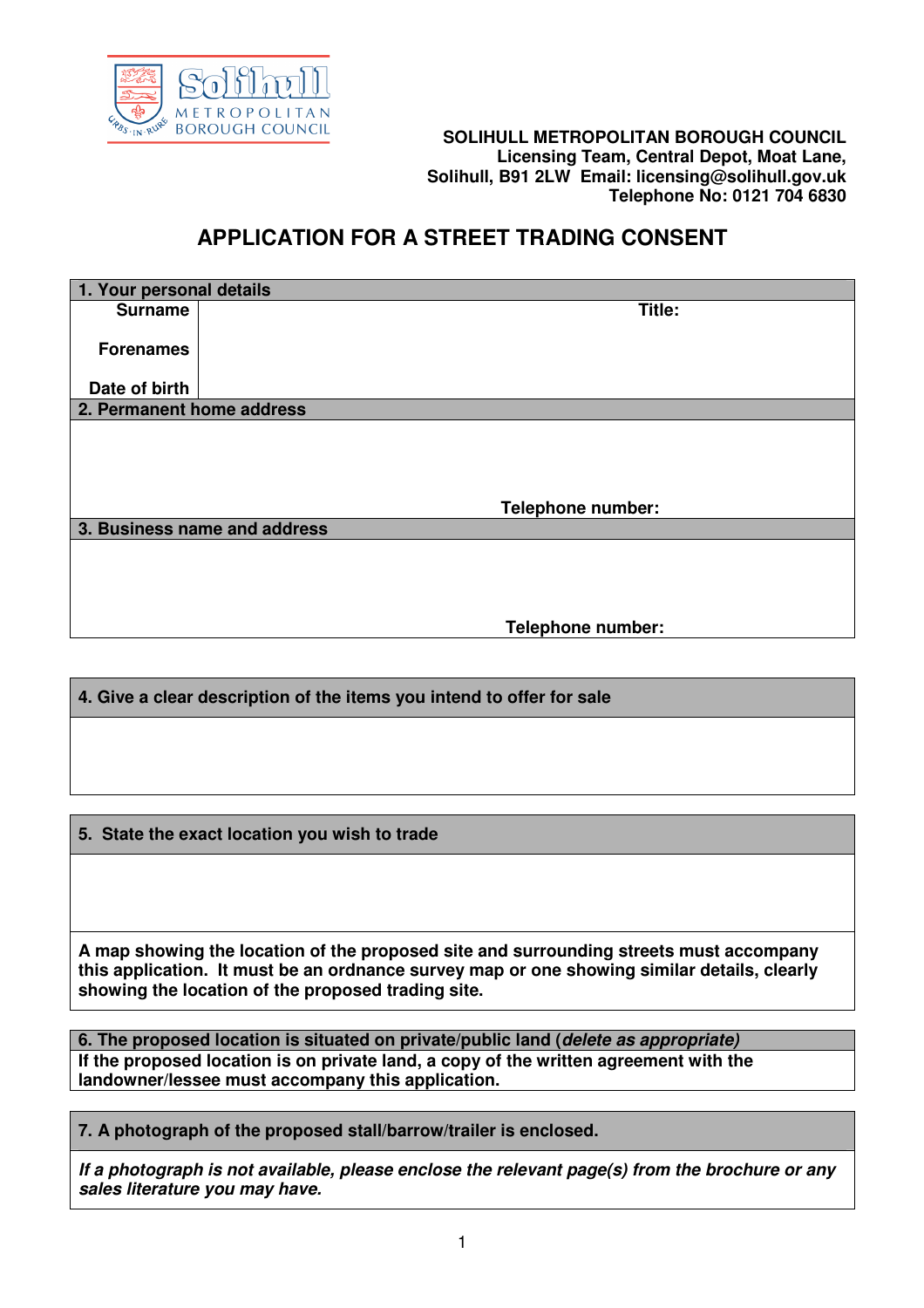|                                                                                                                                      |  | Length __________________________Width _________________________Height _____________________________ |  |                                         |  |
|--------------------------------------------------------------------------------------------------------------------------------------|--|------------------------------------------------------------------------------------------------------|--|-----------------------------------------|--|
| 8. State the days and times you wish to trade.                                                                                       |  |                                                                                                      |  |                                         |  |
| Monday ____________ to _______________                                                                                               |  |                                                                                                      |  | Tuesday _____________ to ______________ |  |
| Wednesday ________ to _______________                                                                                                |  |                                                                                                      |  | Thursday __________ to _____________    |  |
| Friday _____________ to _________________                                                                                            |  |                                                                                                      |  | Saturday __________ to ____________     |  |
| Sunday ___________ to ______________                                                                                                 |  |                                                                                                      |  |                                         |  |
| 9. Details of any vehicle used for any purpose in connection with the street trading site.                                           |  |                                                                                                      |  |                                         |  |
| <b>Registration No:</b>                                                                                                              |  |                                                                                                      |  |                                         |  |
| Make & model:                                                                                                                        |  |                                                                                                      |  |                                         |  |
| 10. Details of any awning or covering you intend to use.                                                                             |  |                                                                                                      |  |                                         |  |
|                                                                                                                                      |  |                                                                                                      |  |                                         |  |
| 11. Do you hold, or have you previously held, a street trading consent or licence in any other<br>area? If yes, please give details. |  |                                                                                                      |  |                                         |  |
|                                                                                                                                      |  |                                                                                                      |  |                                         |  |
|                                                                                                                                      |  |                                                                                                      |  |                                         |  |
|                                                                                                                                      |  |                                                                                                      |  |                                         |  |
| 12. Do you intend to use liquefied petroleum gas or other fuel? If yes, give details including<br>storage arrangements.              |  |                                                                                                      |  |                                         |  |

**13. Do you intend to use any form of artificial lighting? If yes, give details.**

**14. Will you be providing refuse receptacles for use either by yourself or your customers? If yes, give details.** 

**15. Give details of any arrangements you intend to make to prevent the deposit of solid or liquid refuse in to the street, and the discharge of water to the street surface or surface water drains.**